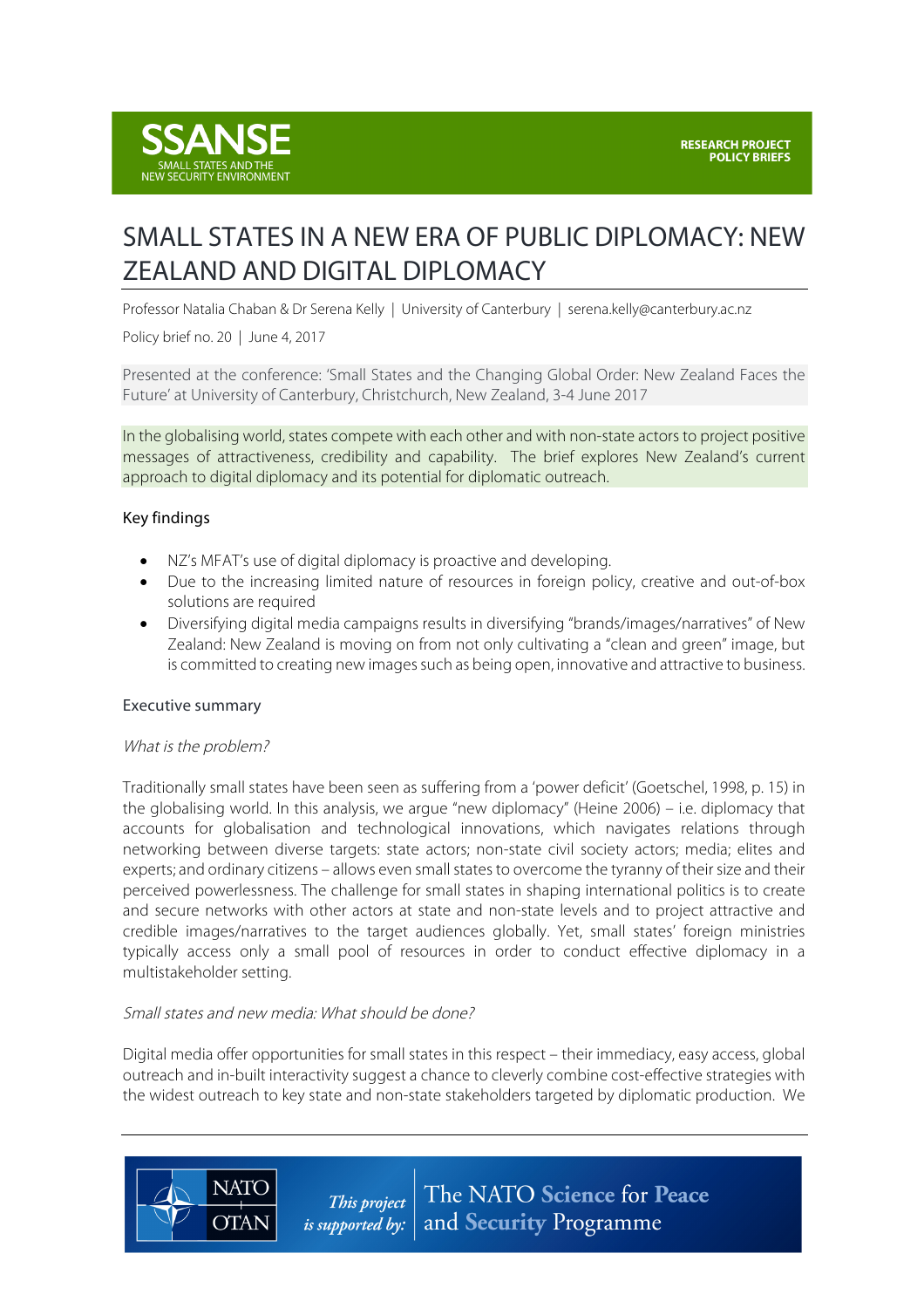argue that a range of digital channels and frequency of appearing in them are only a part of successful outreach. Digital media outreach is of impact when it 1) formulates, 2) communicates and 3) ensures reception of a convincing "narrative" about an IR actor – as an actor that finds its place in a world order, an actor that has a distinct identity in the word (ideally emulated), and an actor who is able to produce policies that are recognisable and followed.

It is important that digital diplomacy is conscious about carefully crafting its messages with these three dimensions in mind, ensuring alignment between them and being recipient-orientated. To ensure the reception of such messages by external counterparts, a smart digital diplomacy strategy will also ensure its local/cultural resonance and emotive charge, in addition to visibility and narrative alignment. We also argue that being coherent, consistent and credible is important in making sure the conveyed message is heard. Ultimately, effective digital diplomacy is aimed at establishing a twoway *dialoque* between senders and receivers, potentially leading to *meaningful collaboration*, rather than getting stuck in a *monologue* mode, which is argued to be not as effective if used exclusively. It is here where the benefit of interactivity of the digital channel becomes critical for assessment and measurement.

# Analysis

**NATC** 

**OTAN** 

In the modern age, the quest for image and reputation challenges traditional diplomacy. Changing global paradigms require a critical reflection on the public's contribution to international relations as "International relations today have […] become public" (Andrlić, and Gustović-Ercegovac, 2012, p.6). For Andrlić, and Gustović-Ercegovac, it means that "many groups within the public … demand their say in decision-making processes" (Ibid.) and "politicians who wish to see their foreign policies materialized need the support not only of their own citizens, but also of the foreign public" (Ibid.).

This situation leads state actors in IR to face the need to "re-engage popular support and understanding" (Odins, cited in van Ham, 2008, p. 129) – a demand that prescribes nation-states to "use the power of branding to deliver a message about their value and values to the widest possible audience" (Ibid.). One medium that warrants such large-scale audience is the Internet. According to some sources, by the end of 2015, the number of users reached almost 3.5 billion, providing access and potential outreach to about 46% of the world's population (We are Social, 2016).

The Internet has irrevocably changed the environment in which diplomacy functions. According to DiploFoundation (2016), "new topics from the ICT field have found their place on the agendas of international meetings. … [D]iplomats increasingly use new ICT tools to facilitate their everyday work. And … the Internet and other technologies have created a whole new environment in which diplomacy operates" (p. 139).

This is of special interest for our study. The Internet has "boosted the number, variety and influence of multiple non-state actors in world politics" (DiploFoundation, 2016, p. 140), meaning that there is a cacophony of voices competing to be heard on the world stage. These include "non-governmental organisations (NGOs), diasporas, corporations, interest groups, academics, influential activists including bloggers and tweeters, hactivists and terrorist networks" (Ibid). This polyphonic, and often instant, input into diplomatic affairs and international relations presents an opportunity – and a challenge – for the international policy- and decision making.

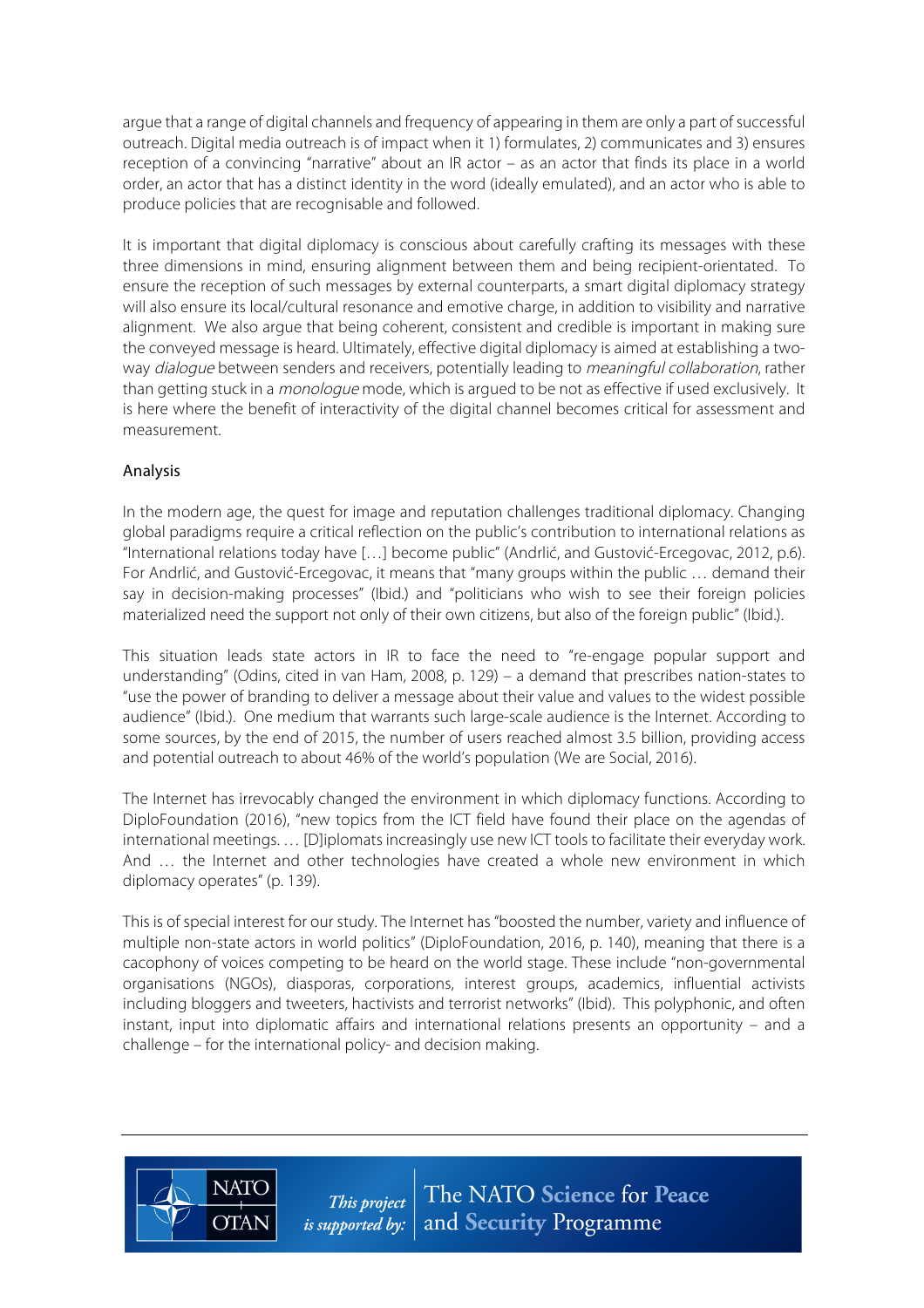With e-diplomacy becoming a mundane part of the diplomatic portfolio, state-level diplomatic practitioners are challenged with ensuring adequate resources and training for regular and meaningful communications on various internet platforms, in a time of increasing cost-cutting in foreign affairs. Arguably, the world leader, the United States in 2012 ""had more than 150 fulltime personnel working on internal and external e-tools such as social media and wikis" (Hanson, 2012, cited in DiploFoundation, 2016, p. 143). Such a high level of resources is impossible in the MFAs of small states, yet there are financial benefits of employing social media. E-tools may present costsaving opportunities for small states.

## Why does this matter to NZ?

In this analysis, we offer a broad scope of New Zealand's Ministry of Foreign Affairs and Trade's (MFAT) use of social media. Future research intends to focus on case studies on the New Zealand narrative(s) being broadcast in social media. MFAT has recognised the potential offered via 'new' digital media and is quickly adapting to the changing environment. In the last five years, their digital media strategies have evolved, with MFAT currently employing three people for this specific field, including a digital strategist, a digital content advisor, and a digital analyst. In addition, extra people are involved for specific campaigns (e.g. Helen Clark's bid for the UN Secretary General role). In the past five years, MFAT has gone from one social media account to currently having 90. The platforms include: Facebook, Twitter, Instagram, Youtube (and Yoku (Chinese version of YouTube) in China), Weibo and Youchat.<sup>1</sup>

MFAT is very aware about choosing the right forum for the intended audience they are trying to communicate with. In other words, Twitter may be used in order to interact with diplomatic and business elites, while Facebook is viewed as more relevant for the general public. The two Instagram accounts are from posts in South Korea and the Philippines. The accounts may be connected to both institutional posts as well as individuals (ambassadors) with the latter adding more personality to posts.

We argue that MFAT acknowledges the importance of diversification and the alignment of narratives in order to ensure a coherent, consistent and credible message. For instance, using the services of NZstory in to provide coherency, consistency and narrative alignment, at the same time as acknowledging the importance of local knowledge for informing how information is constructed and distributed.

Multilevel interaction and cooperation was also viewed as currently important and as having potential in the future. First, interaction with non-state actors, including NGOs (Volunteer Services Abroad) and high profile people (Valerie Adams' Pacific tour) was used to positively highlight the role of MFAT. Secondly, sometimes New Zealand was mentioned in tweets by other IR actors (the US, the UK, and the EU in mine clearing). Thirdly, individual New Zealand posts would sometimes cooperate with each other (Navy ship travelling through South East Asia), thus highlighting the importance of having a strong regional identity. All of these levels of cooperation were seen as cultivating an outward looking and connected New Zealand and are important for making New Zealand's voice louder in the world.

Finally, regarding interactive strategies and challenges, Donald Trump's use of social media is demonstrative of how explosive social media posts can be. One acknowledged challenge for diplomats using social media is the speed of communication and the expectation that it will be

<sup>1</sup> https://www.mfat.govt.nz/en/follow-us/.

 $\overline{a}$ 

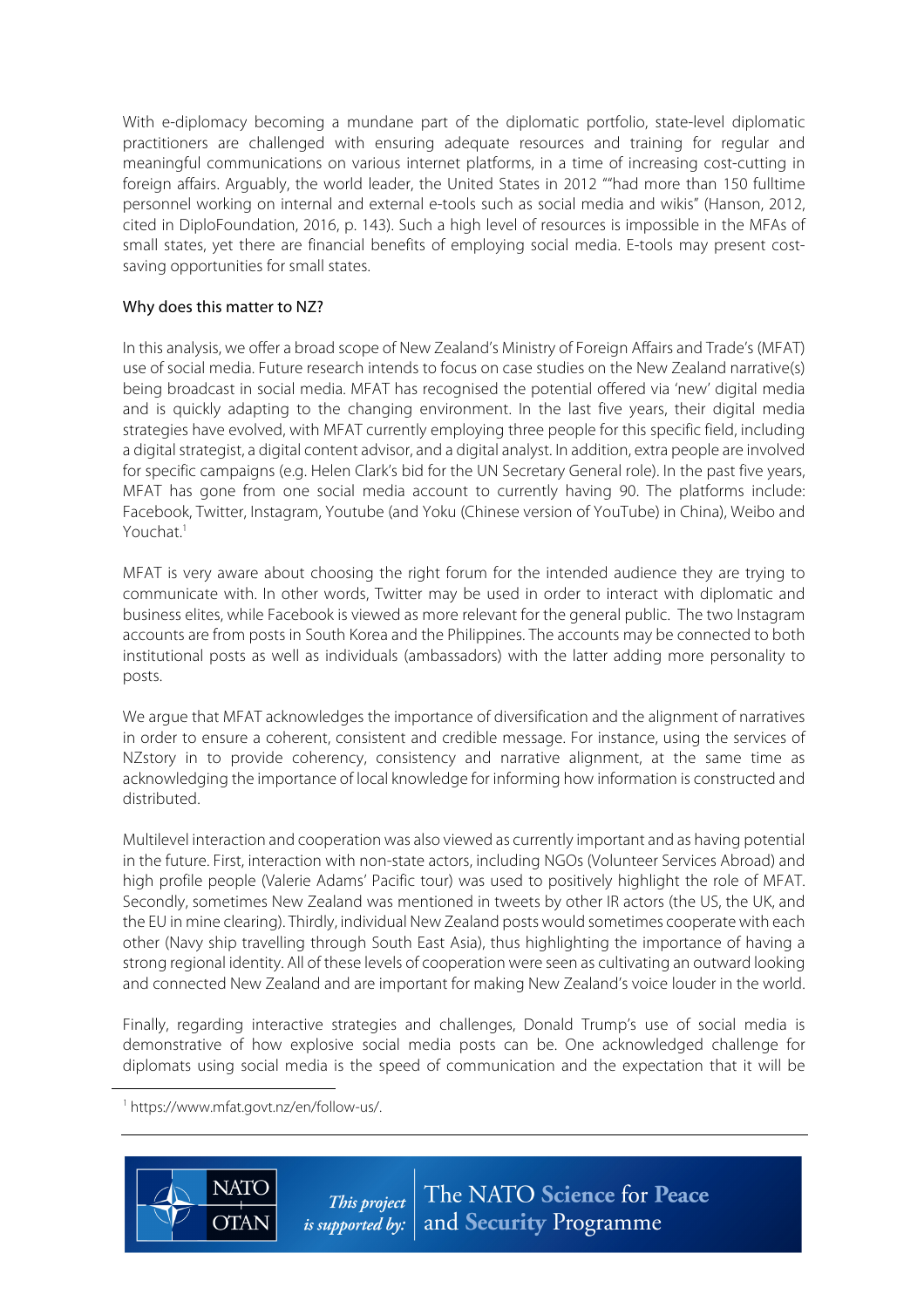interactive. For instance, if a negative (or even positive) reaction is garnered, it may take time to go through the necessary channels in order to get a response. This puts pressure on resources and the time.

# What should NZ do?

Policy advice points gained from previous research in this field

- 1. React to the evolution of this diplomacy field
- 2. Consider internal/external axis for NZ digital diplomacy. MFAT has both an internal and external dimension – it must focus on communicating with both New Zealanders as well as a foreign market. Both areas of reception are important for MFAT's effectiveness and legitimacy.
- 3. Target priority partners and themes. This is already being done effectively through FTAs, Renewable Energy, Ocean Diplomacy.
- 4. Target key stakeholders for New Zealand's interests
- 5. Consciously devise *aligning narratives* on systemic, identity and policy issue levels telling a logical and consistent story "How do we stand out as a smaller state?" in economic field and in policy sphere. However, the consideration "How do they think of us?" must go first when narratives are devised. It must be a recipient-orientated approach.
- 6. Exercise systematic listening to how NZ is perceived -- location-, region-, time- and issuespecific – should be the first input into the any digital (or public) diplomacy campaign by NZ. Otherwise, resources could be misallocated, expectations are over- or under-estimated. Listening activities should scope public and elite opinion and analyse traditional and new media.
- 7. Use digital media messages to deliver a message with *local resonance* including linguistic skills – e.g. we are looking for the right stakeholders who want to find solutions for the same problems we have; we want find the common ground, and we are committed to define the common ground to do it together. Diversification of the narratives/brand communicated by digital diplomacy. NZ's brand "Clean and green" is still an effective brand for the economic/tourist/environment spheres but in the policy sphere it should be different/complemented by other images and narratives. There are signs of new successful narratives. Ideas include: "clean and green," "open, innovative and attractive to businesses," "reliable credible principled competent IR actor" (through NZ's profile in the UN), "peaceful NZ", "sustainable NZ", "bi-cultural NZ", or "independent NZ"
- 8. Provide on-going training for HQ and field staff, exchanging expertise within MFAT learning from the best practices, with your own non-state actors/experts as well as with other states and political entities (e.g. the UN, the EU, NATO, etc.)
- 9. Ensure cost-effective strategies:

**NATO** 

**OTAN** 

- a. While building up your reputation, use existing rankings in order to reinforce your case and story you are telling (e.g. the ranking of "soft powers" by ComresGlobal – NZ is #16 in it; or Transparency International on corruption -- NZ is among the least corrupt countries in the world, etc.).
- b. Take your own non-state actors on board (companies, celebrities, etc.) and explore if you could use their digital tools or explore synergies. The case study of Valerie Adams is a successful example of this.
- c. Use others to tell your story use your international networks and influential personalities with their digital networks. NZ digital diplomacy experts are doing this already, but only occasionally.